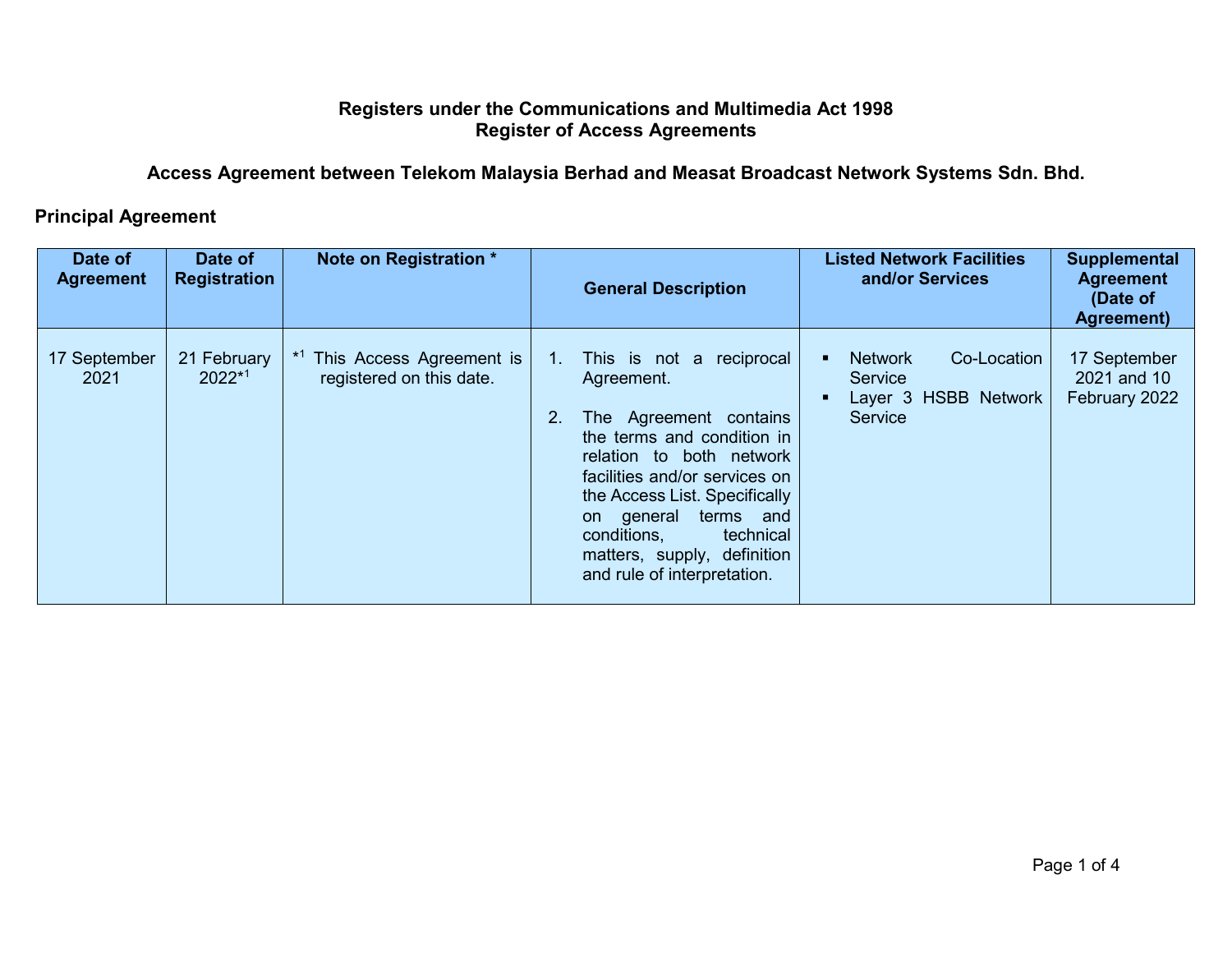## **Supplemental Agreement**

| No. | Date of<br><b>Supplemental</b><br><b>Agreement</b> | <b>Date of Registration</b> | Note on Registration *                                                                                                                                                                                                                                                                                                                                                                                                                                                                                                                                                                                                                                                                                                                                                                                                                                                                                    | <b>Listed Network Facilities and/or</b><br><b>Services</b>              |
|-----|----------------------------------------------------|-----------------------------|-----------------------------------------------------------------------------------------------------------------------------------------------------------------------------------------------------------------------------------------------------------------------------------------------------------------------------------------------------------------------------------------------------------------------------------------------------------------------------------------------------------------------------------------------------------------------------------------------------------------------------------------------------------------------------------------------------------------------------------------------------------------------------------------------------------------------------------------------------------------------------------------------------------|-------------------------------------------------------------------------|
| 1.  | 17 September 2021                                  | 21 February 2022*1          | $*1$<br>This Supplemental Agreement is<br>registered on this date to give further<br>effect<br>Commission<br>to<br>the<br>Determination on the Mandatory<br>Standard on Access, Determination<br>No. 3 of 2016 and the following<br>amendments or modifications to the<br>principal Access Agreement.<br>Amendments to the principal Access<br>Agreement are as follows:<br>1. To delete and replace Condition<br>7.5A of Section XIV, Terms and<br><b>Conditions</b><br>for<br>Regulated<br><b>Facilities and Services on Return</b><br>Order Management;<br>2. To delete and replace the tables<br>Recurring Charges<br>for<br>in in<br>Appendix 1, Part B of Section<br>XIV - Layer 3 HSBB Network<br>Service; and<br>3. To delete and replace item 1<br>(Unrecoverable BTU) in the table<br>for Miscellaneous Charges in<br>Appendix 1 to Part B of Section<br>XIV - Layer 3 HSBB Network<br>Service. | <b>Network Co-Location Service</b><br>٠<br>Layer 3 HSBB Network Service |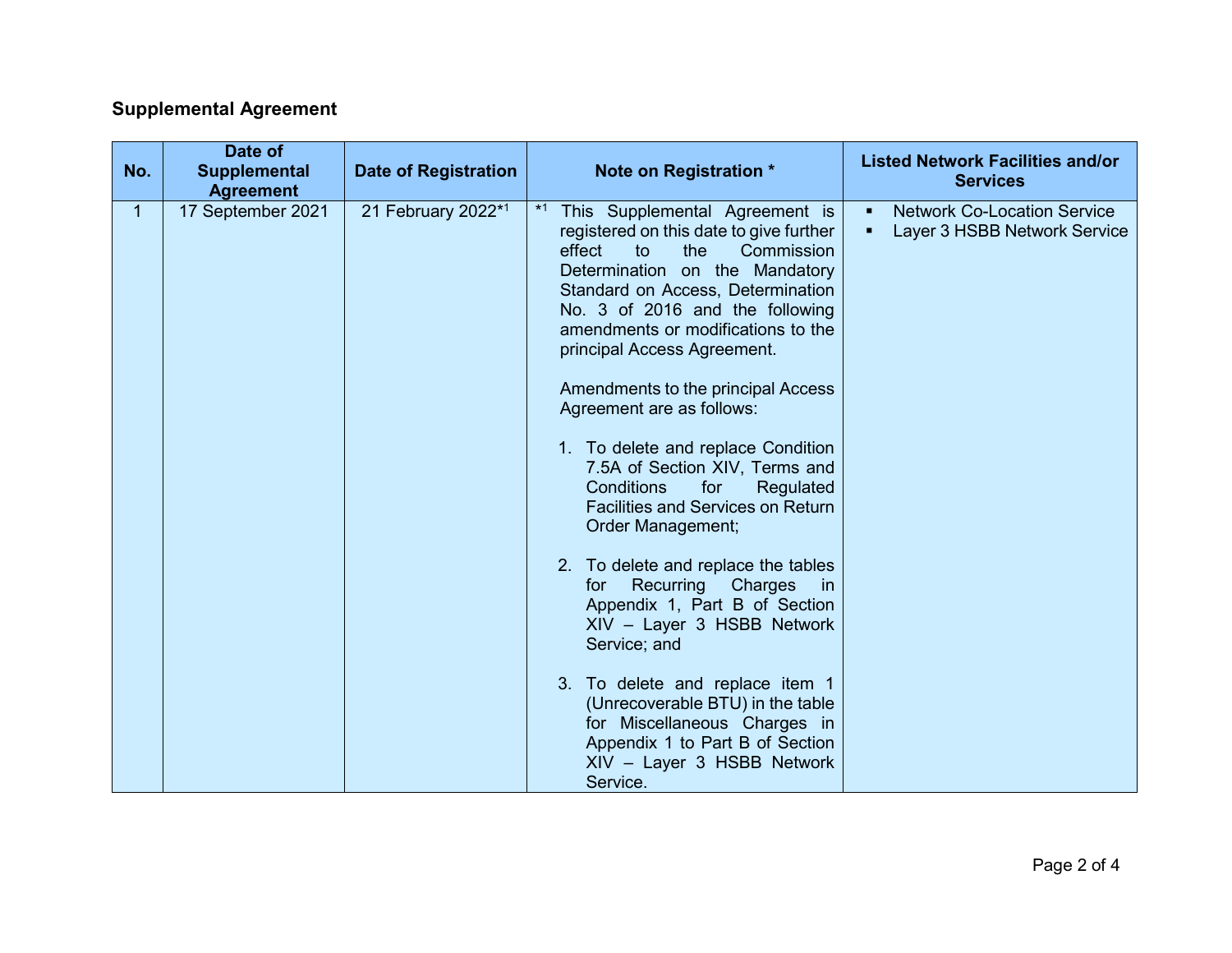| No.            | Date of<br>Supplemental<br><b>Agreement</b> | <b>Date of Registration</b> | Note on Registration *                                                                                                                                                                                                                                                                                                                                                                                                                                                                                                                                                                                                                                                                                                                                                                                                                                               | <b>Listed Network Facilities and/or</b><br><b>Services</b>                           |
|----------------|---------------------------------------------|-----------------------------|----------------------------------------------------------------------------------------------------------------------------------------------------------------------------------------------------------------------------------------------------------------------------------------------------------------------------------------------------------------------------------------------------------------------------------------------------------------------------------------------------------------------------------------------------------------------------------------------------------------------------------------------------------------------------------------------------------------------------------------------------------------------------------------------------------------------------------------------------------------------|--------------------------------------------------------------------------------------|
| 2 <sup>1</sup> | 10 February 2022                            | 21 February 2022*1          | $*1$<br>This Supplemental Agreement is<br>registered on this date to give further<br>the<br>Commission<br>effect<br>to<br>Determination on the Mandatory<br>Standard on Access, Determination<br>No. 3 of 2016 and the following<br>amendments or modifications to the<br>principal Access Agreement and<br>Supplemental Agreement No.1.<br>Amendments to the principal Access<br>Agreement<br>and<br>Supplemental<br>Agreement No.1 are as follows:<br>1. To delete and replace Condition<br>3.1.3 of General Terms and<br>Condition to ensure compliance<br>with subsection 5.4.6 of the<br>MSA;<br>2. To delete and replace Condition<br>5.7.2 of Part A, Section V -<br>Network Co-Location Service,<br><b>Conditions</b><br>Terms and<br>for<br><b>Facilities</b><br>Regulated<br>and<br>Services to ensure compliance<br>with subsection 6.9.14 of the<br>MSA; | <b>Network Co-Location Service</b><br>$\blacksquare$<br>Layer 3 HSBB Network Service |
|                |                                             |                             | 3. To delete and replace Condition<br>7.1.2 of Part A, Section XIV -<br>Layer 3 HSBB Network Service,<br><b>Terms</b><br>and<br>Conditions<br>for                                                                                                                                                                                                                                                                                                                                                                                                                                                                                                                                                                                                                                                                                                                    |                                                                                      |